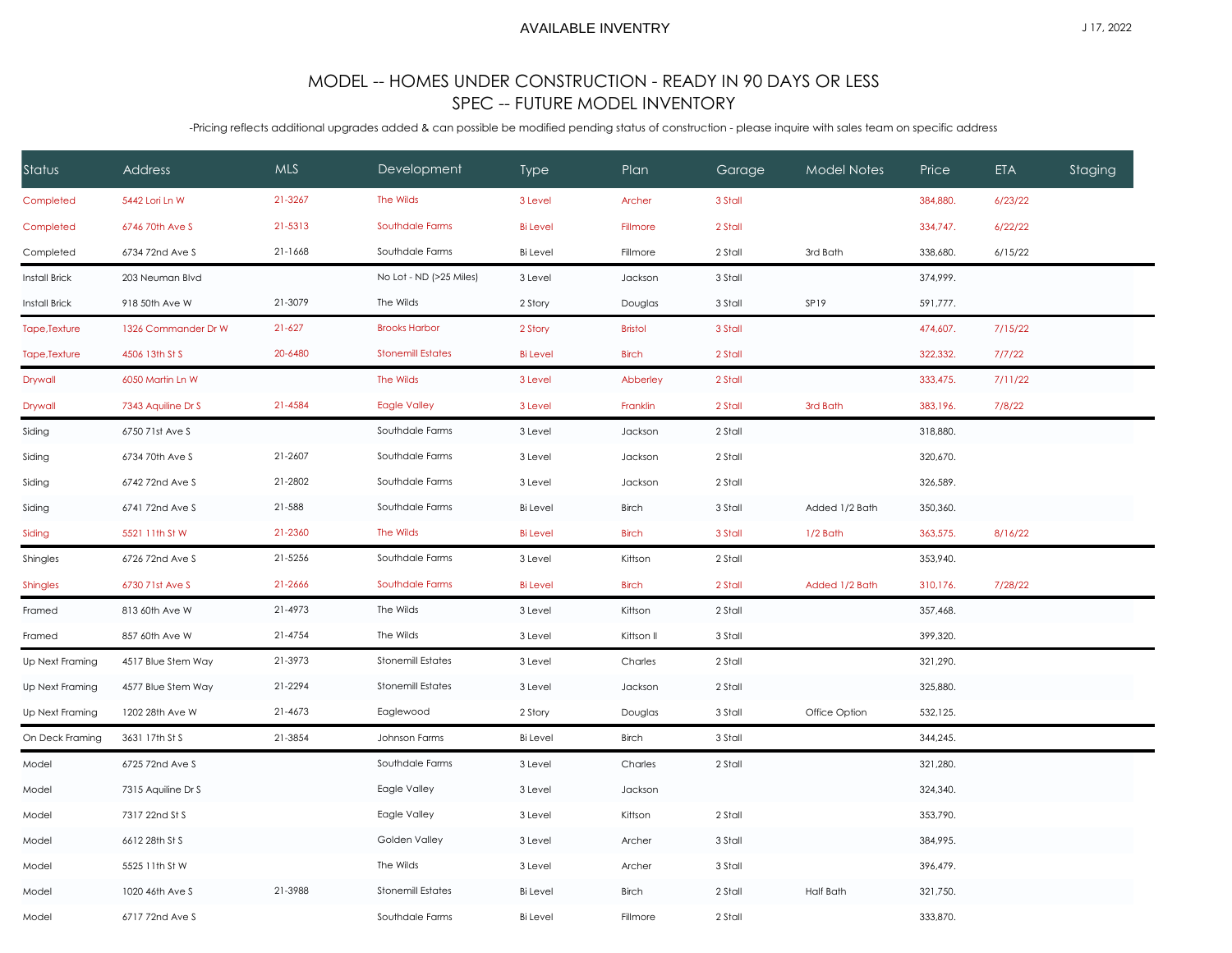| Model | 6560 27th St S        |         | Golden Valley              | <b>Bi</b> Level | Fillmore       | 2 Stall | 3rd Bath           | 335,950. |
|-------|-----------------------|---------|----------------------------|-----------------|----------------|---------|--------------------|----------|
| Model | 7329 Aquiline Dr S    | 21-6031 | Eagle Valley               | <b>Bi</b> Level | Fillmore       | 2 Stall |                    | 345,240. |
| Model | 7331 22nd St S        |         | Eagle Valley               | <b>Bi</b> Level | Fillmore       | 3 Stall |                    | 359,740. |
| Model | 882 60th Ave W        |         | The Wilds                  | Rambler         | Falcon         | 2 Stall |                    | 364,380. |
| Model | 5477 11th St W        |         | The Wilds                  | Rambler         | Falcon         | 2 Stall |                    | 369,980. |
| Model | 3533 47th Ave S       | 21-6355 | <b>Timber Creek</b>        | Rambler         | Pike           | 3 Stall |                    | 467,508. |
| Model | 2232 Griffin Dr S     |         | Eagle Valley               | 2 Story         | Summit         | 2 Stall |                    | 342,840. |
| Model | 6664 28th St S        | 21-4967 | Golden Valley              | 2 Story         | <b>Bristol</b> | 2 Stall |                    | 386,950. |
| Model | 1360 Goldenwood Dr NW | 21-5293 | Goldenwood                 | 2 Story         | Summit         | 3 Stall |                    | 399,930. |
| Model | 853 60th Ave W        |         | The Wilds                  | 2 Story         | <b>Bristol</b> | 3 Stall | Sunroom            | 456,080. |
| Spec  | 6026 Martin Ln W      |         | The Wilds                  | Twin Home       | Custom         | 2 Stall | Charles Twin       | 281,710. |
| Spec  | 6030 Martin Ln W      |         | The Wilds                  | Twin Home       | Custom         | 2 Stall | Charles Twin       | 281,710. |
| Spec  | 4972 37th Ave S       |         | Valley View Estates        | Twin Home       | Custom         | 2 Stall | <b>Benton Twin</b> | 298,431. |
| Spec  | 4966 37th Ave S       |         | Valley View Estates        | Twin Home       | Custom         | 2 Stall | Benton Twin        | 298,431. |
| Spec  | 4990 37th Ave S       |         | Valley View Estates        | 3 Level         | Abberley       | 2 Stall |                    | 280,581. |
| Spec  | 3791 Chinook Dr S     |         | Valley View Estates        | 3 Level         | Charles        | 2 Stall |                    | 292,751. |
| Spec  | 6819 Joseph St        |         | Southdale Farms            | 3 Level         | Charles        | 2 Stall |                    | 294,270. |
| Spec  | 6373 Saint Ann Ave    |         | Laveview                   | 3 Level         | Charles        | 2 Stall |                    | 294,460. |
| Spec  | 4957 37th Ave S       |         | Valley View Estates        | 3 Level         | Jackson        | 2 Stall |                    | 296,251. |
| Spec  | 6885 Joseph St        |         | Southdale Farms            | 3 Level         | Jackson        | 2 Stall |                    | 297,770. |
| Spec  | 6725 71st Ave S       |         | Southdale Farms            | 3 Level         | Charles        | 2 Stall |                    | 321,940. |
| Spec  | 6187 Martin Ln W      |         | The Wilds                  | 3 Level         | Franklin       | 2 Stall |                    | 324,610. |
| Spec  | 6055 8th St W         |         | The Wilds                  | 3 Level         | Charles        | 2 Stall |                    | 326,340. |
| Spec  | 7316 22nd St S        |         | Eagle Valley               | 3 Level         | Charles        | 2 Stall |                    | 333,450. |
| Spec  | 6814 Joseph St        |         | Southdale Farms            | 3 Level         | Kittson II     | 2 Stall |                    | 339,870. |
| Spec  | 1114 Marlys Dr W      |         | The Wilds                  | 3 Level         | Kittson        | 3 Stall |                    | 382,840. |
| Spec  | 6175 Martin Ln W      |         | The Wilds                  | 3 Level         | Kittson II     | 3 Stall |                    | 403,140. |
| Spec  | 4518 13th St S        | 21-2682 | <b>Stonemill Estates</b>   | Bi Level        | Abberley       | 2 Stall |                    | 281,260. |
| Spec  | 4988 Big Goose Ln S   |         | Valley View Estates        | Bi Level        | Birch          | 2 Stall |                    | 287,831. |
| Spec  | 6813 Joseph St        |         | Southdale Farms            | Bi Level        | Birch          | 2 Stall |                    | 289,370. |
| Spec  | 6891 Joseph St        |         | Southdale Farms            | <b>Bi</b> Level | Fillmore       | 2 Stall |                    | 300,370. |
| Spec  | 4987 37th Ave S       |         | <b>Valley View Estates</b> | <b>Bi</b> Level | Fillmore       | 2 Stall |                    | 300,551. |
| Spec  | 6365 Saint Ann Ave    |         | Laveview                   | <b>Bi</b> Level | Fillmore       | 2 Stall |                    | 316,060. |
| Spec  | 6183 Martin Ln W      |         | The Wilds                  | Rambler         | Falcon         | 2 Stall |                    | 372,460. |
| Spec  | 1216 Marlys Dr W      |         | The Wilds                  | Rambler         | Falcon         | 2 Stall |                    | 382,220. |